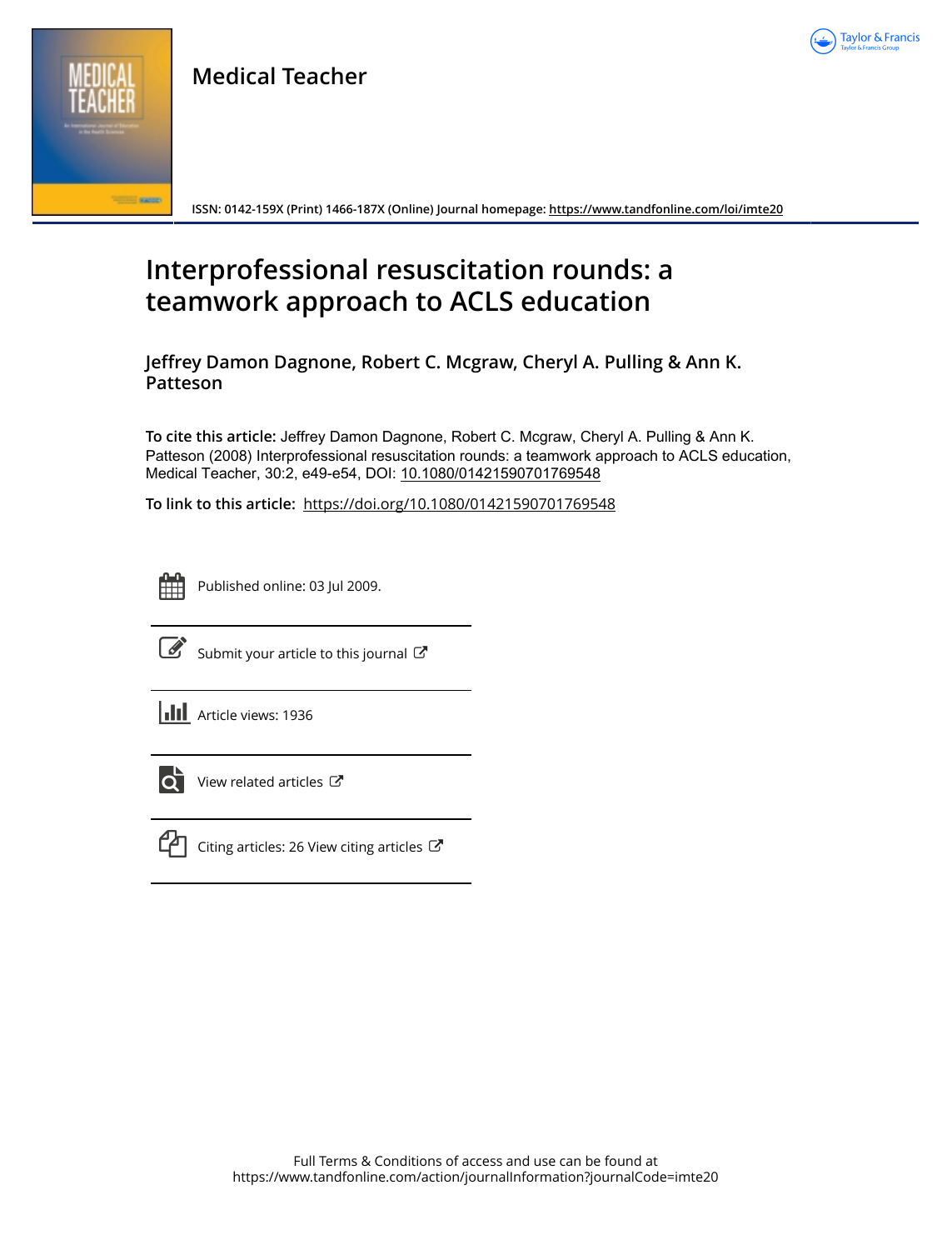## WEB PAPER Interprofessional resuscitation rounds: a teamwork approach to ACLS education

JEFFREY DAMON DAGNONE, ROBERT C. MCGRAW, CHERYL A. PULLING & ANN K. PATTESON Queen's University, Kingston, Canada

## Abstract

Purpose: We developed and implemented a series of interprofessional resuscitation rounds targeting fourth year nursing and medical students, and junior residents from a variety of specialty programs.

Methods: Each two hour session was conducted in our patient simulation lab, and was held weekly during the academic year. Students were given specific instruction on the roles and responsibilities of resuscitation team members, and then teams of five worked through pre-defined Advanced Cardiac Life Support (ACLS) scenarios on a high fidelity patient simulator. At the end of each session students completed an anonymous evaluation of the program via a standardized questionnaire using Likert rating scales.

Results: A total of 222 evaluations (101 nursing students, 42 medical students, and 79 junior residents) were submitted from October 2005 to April 2006. Mean scores reflected a strong consensus that these rounds were valuable for their training, provided a vehicle for understanding team roles in resuscitation, and that these rounds should be mandatory for all medical and nursing trainees. Participants also expressed a desire for additional interprofessional training.

Conclusion: Despite challenges inherent in teaching a diverse group of learners, these interprofessional resuscitation rounds were rated highly by nursing and medical trainees as valuable learning experiences.

## Introduction

The role of collaborative team-building in health care is increasingly recognized as a means to ensure patient care is timely, coordinated, patient-centred and cost-effective (DeVita et al. 2004b). Resuscitation rounds that focus on the skills of teamwork in the setting of a simulated cardiac resuscitation provide a unique and engaging opportunity for promoting inter-professional collaboration amongst nursing students, medical students, and postgraduate medical trainees.

The Faculty of Health Sciences at Queen's University opened its patient simulation lab in the fall of 2005. The lab has three high fidelity adult patient simulators, a baby and pediatric simulator, and a range of basic simulation models such as suturing and IV arms. The lab is used by the Schools of Medicine, Nursing, and Rehabilitation Therapy for simulation-based educational programs. The goal of the Queen's University Patient Simulation Program is to promote excellence in clinical care and enhance patient welfare through simulation-based educational programs and research.

As one of the first initiatives in the new lab, we developed and implemented a novel inter-professional cardiac resuscitation program. The program is a series of 2-hour sessions that focus on the importance of teamwork in cardiac resuscitation and targets 4th year nursing and medical students, as well as postgraduate trainees from a variety of specialty programs. The main challenge to the success of the program was making the sessions relevant to a diverse group of learners with skills ranging from nurses and medical students, with basic CPR

## Practice points

- . High fidelity medical simulation is a valuable learning tool.
- . Interprofessional education should be encouraged and supported within medical training.
- . Instruction in resuscitation skills should focus on hands-on, interactive, and interprofessional strategies.

training only, to residents with ACLS training and real critical care experiences. As well, the nursing students would only attend one session while some of the residents would return for up to eight sessions in consecutive weeks. With each new session the nursing students and other first time participants would quickly need to learn to function as a member of the team, while the scenarios would have to be challenging enough to maintain the interest of the residents.

Medical simulation, including high-fidelity human patient simulators, has been shown to be effective in health sciences education (Dunn et al. 2004; Issenberg et al. 2005), but there are limited reports of specifically using it to enhance inter-professional teamwork skills (Howard et al. 1992; Fletcher et al. 2002; Dunn et al. 2004). In our review, only one specifically targeted the practice of emergency medicine (Small et al. 1999). Coordination and communication between individuals representing a number of disciplines is critical for optimal patient care during cardiac resuscitation

Correspondence: Jeffrey Damon Dagnone, MD, FRCPC, MSc, Department of Emergency Medicine, Queen's University, Empire 3, Kingston General Hospital, 76 Stuart St, Kingston, ON, Canada, K7L 2V7. Tel: 613 549 666 ext 3530; fax: 613 416 312 3912; email: damondagnone@hotmail.com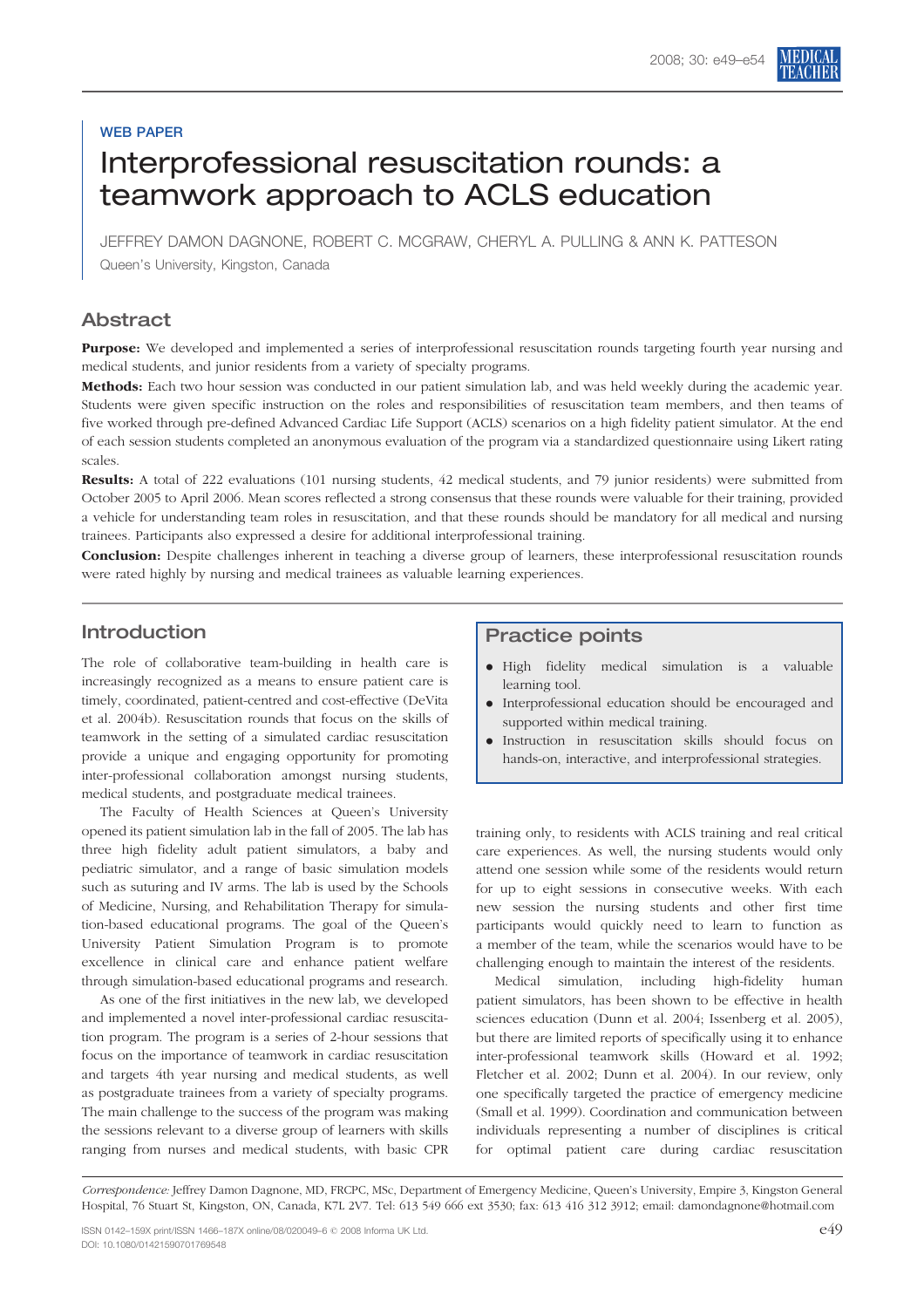(McQuillan et al. 1998; Buist et al. 2002; DeVita et al. 2004a; Lighthall et al. 2004). The purpose of this paper is to describe a novel series of interprofessional cardiac resuscitation rounds for trainees in nursing and medicine, and consider some of the unique challenges presented by targeting such a diverse group of learners. As well, attitudinal outcomes within each group of learners will be quantified for each discipline group.

## Methods

#### Selection and description of participants

The resuscitation rounds are a joint effort between the School of Nursing and the School of Medicine at Queen's University in Kingston, Ontario. Each session consists of two hours in the Faculty of Health Sciences Patient Simulation Lab. Sessions are attended by fourth year nursing students, fourth year medical students, and junior residents from a variety of specialties on their Emergency Medicine rotation. All fourth year undergraduate nursing students are scheduled to attend only one session as part of their clinical learning. Medical students and junior residents attend the sessions as part of their clinical rotations in Emergency Medicine and attend two to four sessions in a row.

#### Description of educational environment

The educational teaching environment is comprised of two large rooms, each of which is occupied by a high fidelity ECS model METI mannequin (Medical Education Technologies, Inc.), a defibrillator unit (Lifepack-12, Medtronics), and a crash cart with airway and intravenous supplies. Each teaching room is facilitated by an Emergency physician instructor with a 5:1 teacher:student ratio. The rooms are adjoined with 1-way mirrors by a central control room and are operated by a full-time simulator lab technician.

#### Description of teaching sessions

During the sessions, learners are given specific instruction on the roles and responsibilities of resuscitation team members. Teams of five then work through pre-defined Advanced Cardiac Life Support (ACLS) scenarios on a high fidelity patient simulator. Students are encouraged at the start of each session to view the simulation lab as a safe environment where errors are an expected and instrumental part of the active learning process.

At the start of each session the nursing students, medical students, and residents participating in their first session are taken aside for orientation, instruction and to practice the approach to an unresponsive patient. The purpose of the orientation, which takes between 30 and 45 minutes, is to quickly get the new participants to the point where they can understand the individual team roles and skills well enough to function as a member of the team. Medical students and residents who have previously received the orientation are taken directly to the adjoining room to immediately practice scenarios with the high fidelity patient simulator.

The skills taught in the orientation sessions include initial assessment, calling for help, bag-mask ventilation, and chest compressions. All of the students had received basic cardiac life support training prior to the sessions and so these skills were, for the most part, a quick review. The learners are also shown how to correctly attach the patient to the Lifepack-12 cardiac monitor and how to charge and safely discharge the defibrillator. This was often a new skill for the nursing and medical students and therefore required a little more time.

During the orientation the instructor also introduces the basic skills of team leadership and communication by walking the learners through a Code Blue response to a pulseless patient. Designated leaders do the initial assessment and call for help. Leaders are trained to delegate specific tasks as the team arrived. It is emphasized that leaders should make eye contact with individual team members, speak clearly but not shout, use names where possible, and be very specific about what the team member was being asked to do.

At the point where the new participants are able to work as a team through a simple ventricular fibrillation arrest they join the 'experienced' group. Teams of five, made up of a blend of new and experienced participants, then practice responding to a series of cardiac emergencies.

While it is expected that medical students and nurses might find it difficult and intimidating to lead the initial sequence of a cardiac resuscitation, it is our expectation that all learners would lead the team to the point of assigning members to take over the airway, do chest compressions, hook up and turn on the monitor, and start an IV. The rationale for this is that nurses are often the first person to find an unresponsive patient in the hospital and they should feel empowered to direct the team members to their roles until such time as the designated code blue leader arrives and formally takes over care. In keeping with this expectation, the scenarios incorporate a formal handover of leadership from nurse or medical student to physician leader at the point where reach the limit of their knowledge or skills. This usually occurs when rhythm interpretation becomes necessary.

Learners are given the opportunity to practice multiple scenarios and to take a turn at each of the defined roles. The scenarios are intentionally simple cases such as ventricular fibrillation, pulseless ventricular tachycardia, pulseless electrical activity and unstable bradycardia (Table 1) so that emphasis would be on leadership and team functioning more than medical knowledge. After each 3 to 5 minute scenario, short debriefing sessions are utilized for feedback on team dynamics and individual performance. 'Closing the loop' is an example of a topic discussed during debriefing sessions. Closing the loop means that team members clearly report to the leader significant events such as 'the monitor is on and the rhythm is Vfib' or 'the IV is in and running'. As well, members are encouraged to speak up if an error was being made either through omission or commission. Approximately 10–15 scenarios would be completed during each session.

At the end of each session all learners complete an anonymous evaluation of the program via a standardized questionnaire using 5-point Likert rating scales and written responses (Figure 1). Scores are continuous from 1 (strongly disagree with statement), to 2 (disagree with statement),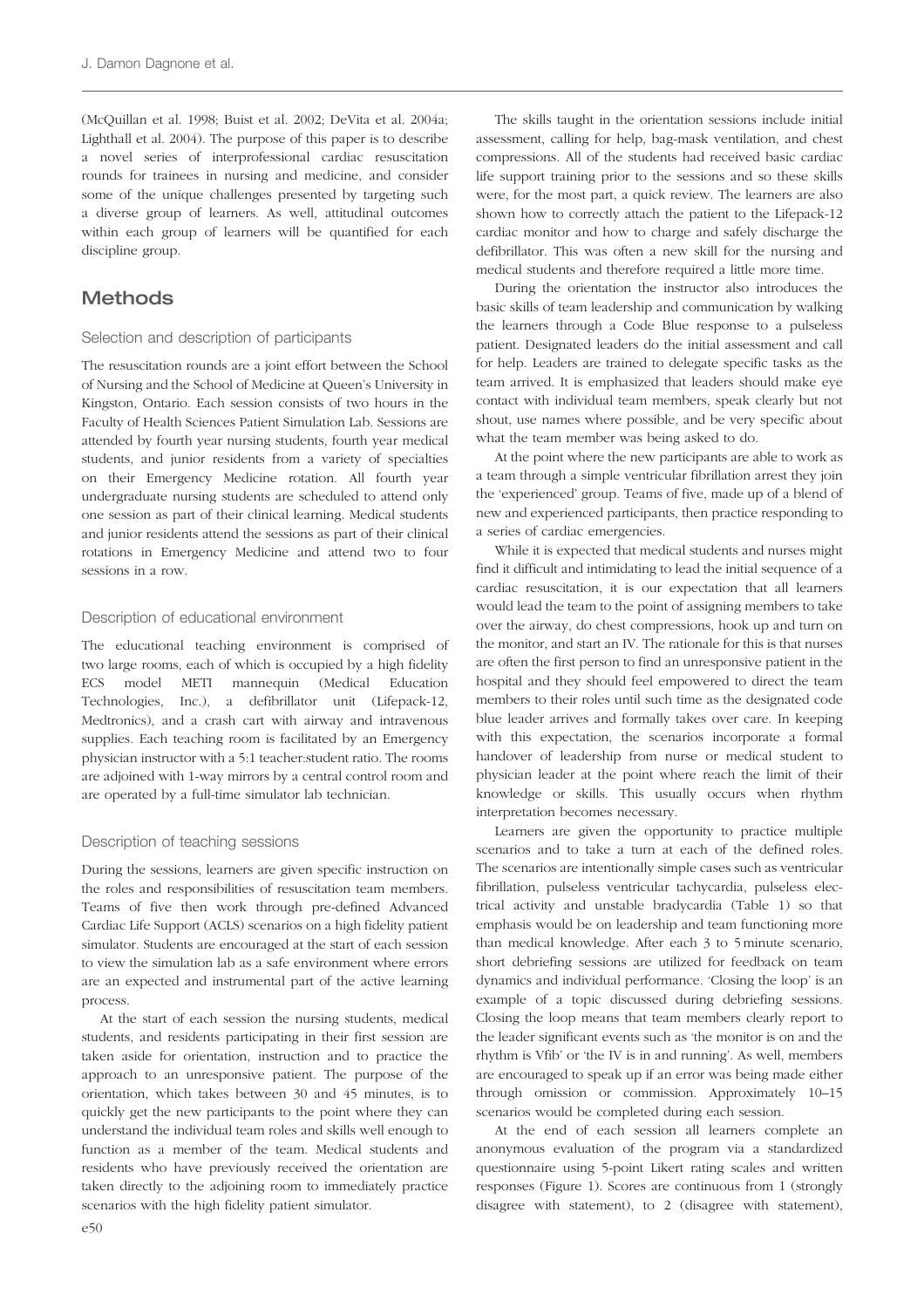| Table 1. Outline of Scenario Objectives. |                                                                                                                                                                                                                                                                                                            |  |  |  |
|------------------------------------------|------------------------------------------------------------------------------------------------------------------------------------------------------------------------------------------------------------------------------------------------------------------------------------------------------------|--|--|--|
|                                          | Objectives & Roles                                                                                                                                                                                                                                                                                         |  |  |  |
| <b>VFIB</b> arrest                       | Assess unresponsiveness and manage initial ABCs<br>Initiate CODE BLUE activation of team<br>Start CPR, airway management, determine rhythm<br>Immediate defibrillation<br>Team leader to coordinate team tasks and decision making                                                                         |  |  |  |
| <b>ASYSTOLE</b>                          | Assess unresponsiveness and manage initial ABCs<br>Initiate CODE BLUE activation of team<br>Start CPR, airway management, determine rhythm<br>Initiate IV access/IV epinephrine, and confirm rhythm<br>Team leader to coordinate team tasks and decision making                                            |  |  |  |
| Unstable Bradycardia                     | Assess unresponsiveness and manage initial ABCs<br>Initiate CODE BLUE activation of team<br>Initate airway management and determine rhythm<br>Initiate IV access/IV atropine<br>Initiate cardiac pacing and confirm capture<br>Team leader to coordinate team tasks and decision making                    |  |  |  |
| Pulseless VTAC                           | Assess unresponsiveness and manage initial ABCs<br>Initiate CODE BLUE activation of team<br>Start CPR, airway managemen and determine rhythm<br>Immediate defibrillation<br>Team leader to coordinate team tasks and decision making                                                                       |  |  |  |
| VTAC with pulse                          | Assess unresponsiveness and manage initial ABCs<br>Initiate CODE BLUE activation of team<br>Initiate airway management and determine rhythm<br>Immediate cardioversion and reassessment of rhythm<br>Team leader to coordinate team tasks and decision making                                              |  |  |  |
| PEA arrest                               | Assess unresponsiveness and manage initial ABCs<br>Initiate CODE BLUE activation of team<br>Start CPR, airway management, and determine rhythm<br>Initiate IV access/IV epinephrine, and confirm rhythm<br>Consider IV bicarb/atropine therapy<br>Team leader to coordinate team tasks and decision making |  |  |  |

to 3 (neutral), to 4 (agree with statement), to 5 (strongly agree with statement). Learner scores were tabulated and compared between discipline groups (nursing students, medical students, residents). This project was approved by the University Ethics Review Board.

#### **Statistics**

Statistical analyses on the 5-point Likert scores were not carried out between discipline groups due to the limited variance.

### **Results**

A total of 222 evaluations (Figure 1) were completed from October 2005 to April 2006. A summary of the study population is presented in Table 2. Evaluations were completed by all learners, and in some cases, more than once when participants made repeat visits. Written comments and attitudinal scores from the questionnaires consistently reflect a positive attitude towards the simulator-based interprofessional program from all three groups of learners (Tables 3 and 4). There was very little variation between discipline groups for all attitudinal outcomes.

Additional written and verbal comments from residents, medical students, and nursing students participating in these sessions reinforces the need for additional simulation-based training sessions, further inter-professional team skills in resuscitation settings, and demands the implementation of simulator-based sessions earlier in training. As well, written and verbal feedback underscores the lack of other similar educational initiatives within undergraduate and postgraduate medical curriculums.

Criticisms of these rounds include the decreased access of individual nursing students to multiple sessions due to scheduling difficulties, the resource-intensive nature for each session (2 instructors and 1 technician), and the desire for more opportunities to be the team leader during the simulation scenarios.

## **Discussion**

Advancing knowledge, educational innovations, and society's changing needs demand that medical curriculums continually evolve as educators and clinicians strive to optimize care (Bland et al. 2000). The pace of innovation, however, is a slow process and must be embraced by learners to be effective and sustained (Bandaranayake 1989; Siegfried et al. 1995). The resuscitation course described in this paper presents a transformational approach with its novel delivery vehicle (high fidelity simulation) and inter-professional group participants (nursing students, medical students, and junior residents). As indicated by the course evaluations, the learners are uniformly embracing the contextually relevant and interactive team-based approaches this novel technology provides, and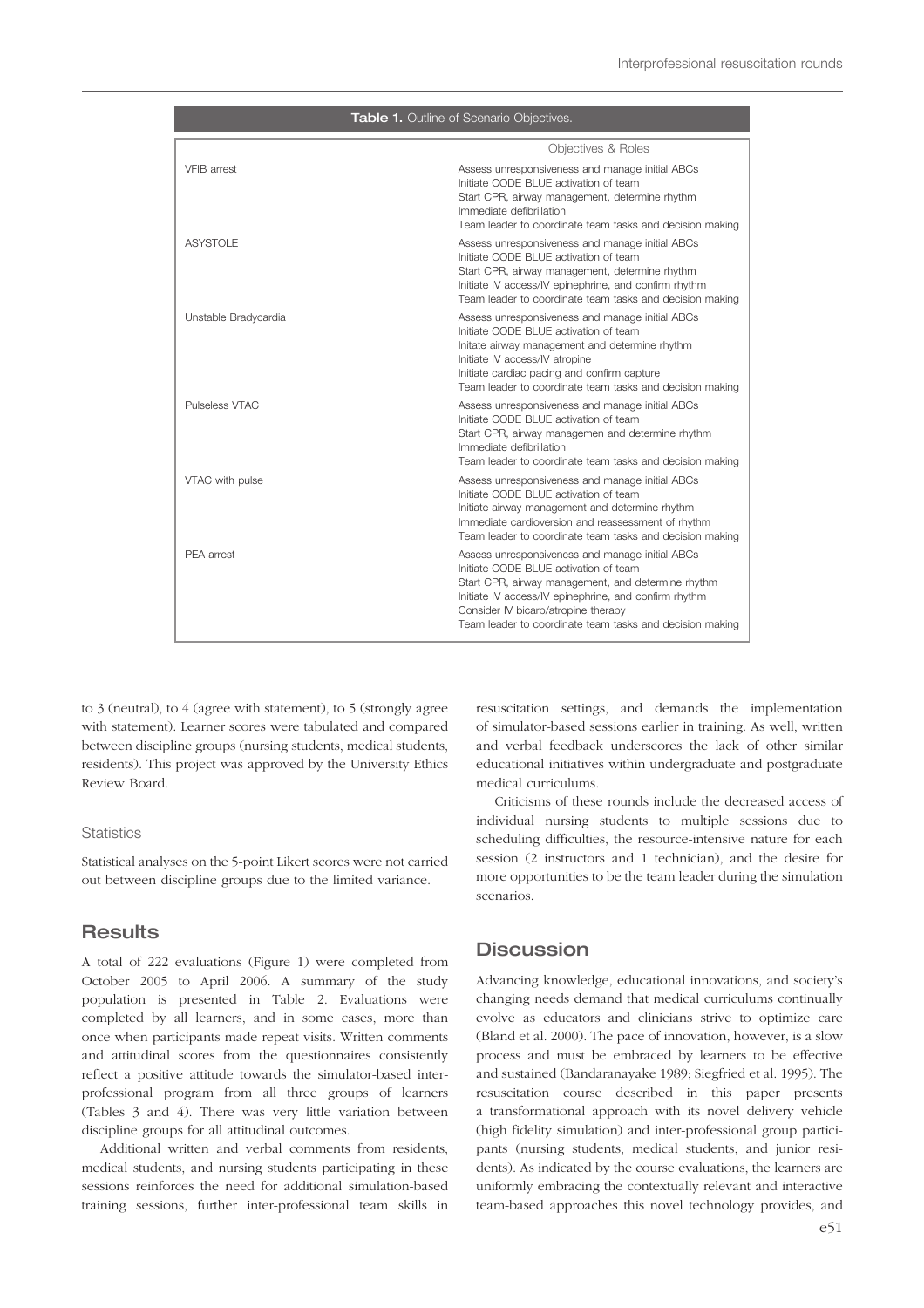Faculty of Health Sciences: Team Based Cardiac Life Support

Your feedback on these sessions is important. Your ratings and comments will be used to determine the educational content and delivery of future sessions.

Please circle your level of training: Nursing 4 or Clerkship or PGY-1, 2, 3, 4, 5 or NP or PA

Please rate your responses to each of the statements according to the following scale.  $1 \t 2 \t 3 \t 4 \t 5$ Strongly Disagree Disagree Neutral Agree Strongly Agree

I enjoyed participating in this session. 1 2 3 4 5

The inter-professional component of this session adds value to my training. 1 2 3 4 5

I would be interested in additional inter-professional programs during my training. 1 2 3 4 5

Simulator-based cardiac life support education adds value to my training.<br> $\frac{1}{2}$   $\frac{3}{4}$   $\frac{4}{5}$ 1 2 3 4 5

I would be interested in additional simulator-based programs during my training. 1 2 3 4 5

I have a better understanding of the cardiac life support team members' roles as a result of this session. 1 2 3 4 5

This session should be mandatory for all medical and nursing students as well as postgraduate medical trainees.  $1 \t2 \t3 \t4$ 

> \_\_\_\_\_\_\_\_\_\_\_\_\_\_\_\_\_\_\_\_\_\_\_\_\_\_\_\_\_\_\_\_\_\_\_\_ \_\_\_\_\_\_\_\_\_\_\_\_\_\_\_\_\_\_\_\_\_\_\_\_\_\_\_\_\_\_\_\_\_\_\_\_

> \_\_\_\_\_\_\_\_\_\_\_\_\_\_\_\_\_\_\_\_\_\_\_\_\_\_\_\_\_\_\_\_\_\_\_\_ \_\_\_\_\_\_\_\_\_\_\_\_\_\_\_\_\_\_\_\_\_\_\_\_\_\_\_\_\_\_\_\_\_\_\_\_

> \_\_\_\_\_\_\_\_\_\_\_\_\_\_\_\_\_\_\_\_\_\_\_\_\_\_\_\_\_\_\_\_\_\_\_\_ \_\_\_\_\_\_\_\_\_\_\_\_\_\_\_\_\_\_\_\_\_\_\_\_\_\_\_\_\_\_\_\_\_\_\_\_

> > Medical students

Please comment on the strengths of this exercise.

Please comment on areas for improvement.

Please comment on why you would or would not value additional inter-professional activities during your training.

Figure 1. Learner evaluation form.

are requesting increased simulator-based interactions during their training. This is important because learner acceptance is essential for sustaining novel educational initiatives.

Student-centred learning, problem-based learning, integration of teaching, and a systematic approach to teaching and learning should be priorities in developing educational strategies for medical training (Harden et al. 1984). The planning and implementation of our resuscitation rounds focuses heavily on these components. Learners are guided through numerous resuscitation scenarios in a handson, clinically relevant, problem-based, inter-professional team setting. Instructors serve as facilitators, helping learners solve problems using high fidelity medical simulation scenarios. Debriefings following each scenario allow for timely integration of teaching and focus on student-centred concerns, interests, and needed areas of reinforcement.

There are many theoretical benefits to inter-professional educational programs (Goble 1994; Pirrie et al. 1998; Mires et al. 1999; DeVita et al. 2004a), many of which we observe and/or are commented on by students. These include the development of respect between professional disciplines and

#### Total number of training sessions 20 Total number of students trained Nursing students 101<br>Medical students 101<br>36 Medical students 36<br>Residents 36<br>25 **Residents** Total 144 Total number of evaluation forms (%) Nursing students\* 101 (45.4)<br>Medical students\*\* 12 (18.9) Medical students\*\* Residents\*\* 79 (35.6) Total 222 (100.0) Average number of training sessions attended

Table 2. Summary of study population.

\*Each nursing student was only able to attend one training session.

\*\*Medical students and residents were permitted to complete more than one evaluation form for a subsequent training session.

Nursing students 1<br>
Medical students 2

Residents 4

an appreciation and awareness of the interdependence of team members. As well, interprofessional education encourages students to reflect on their perceptions of other health care disciplines.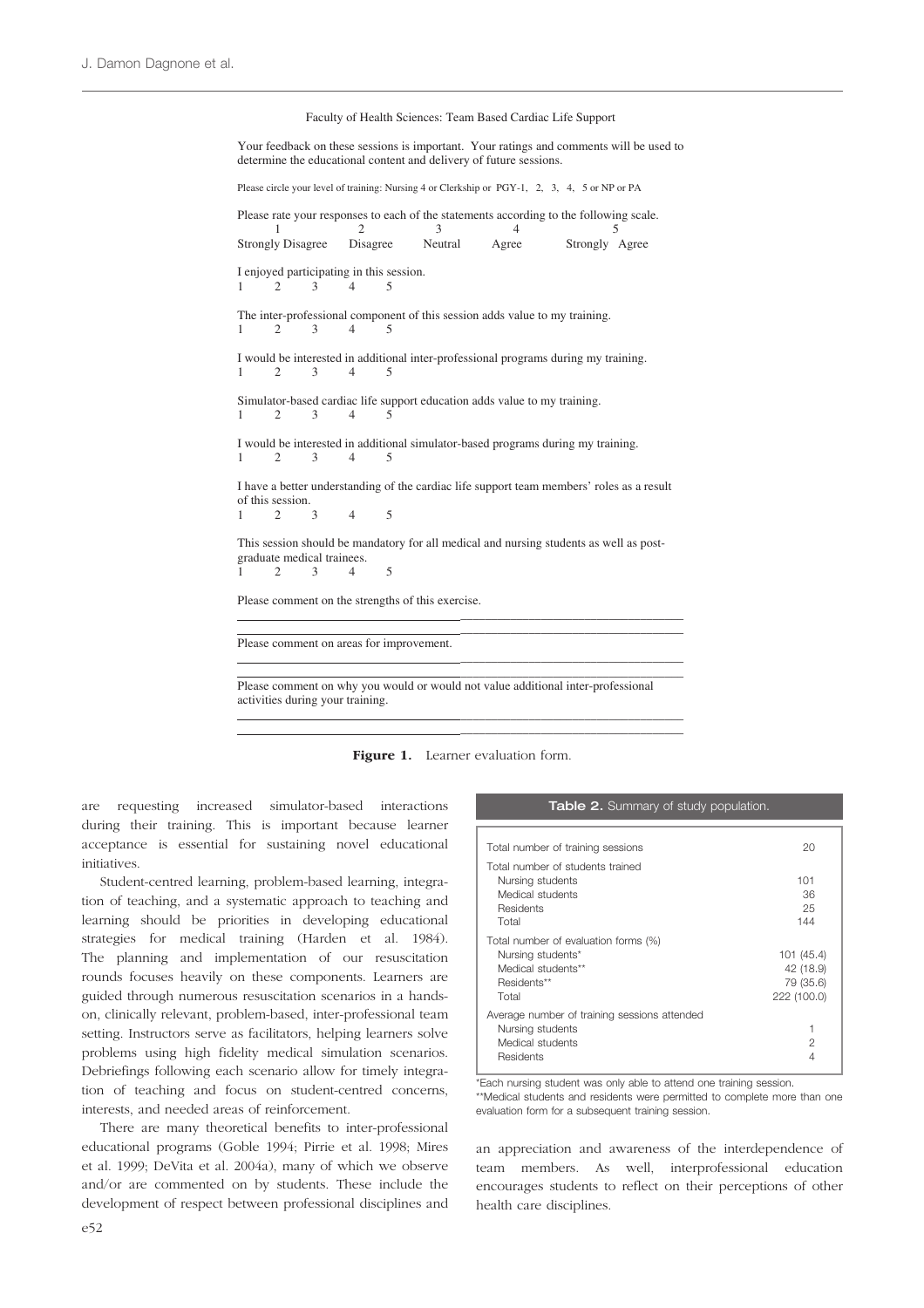| Table 3. Summary of questionnaire scores.           |      |               |                         |  |  |  |
|-----------------------------------------------------|------|---------------|-------------------------|--|--|--|
|                                                     |      | Likert scores |                         |  |  |  |
| Questionnaire Item                                  | Mean | Range         | Percentage $=$ 4 or $>$ |  |  |  |
| Interprofessional component valuable                |      |               |                         |  |  |  |
| Nursing students ( $n = 101$ )                      | 4.85 | $3 - 5$       | 99.0                    |  |  |  |
| Medical students $(n = 42)$                         | 4.64 | $3 - 5$       | 95.2                    |  |  |  |
| Residents ( $n = 79$ )                              | 4.68 | $2 - 5$       | 93.8                    |  |  |  |
| Total $(n=222)$                                     | 4.75 | $2 - 5$       | 96.4                    |  |  |  |
| Desire for further interprofessional sessions       |      |               |                         |  |  |  |
| Nursing students                                    | 4.79 | $3 - 5$       | 99.0                    |  |  |  |
| Medical students                                    | 4.6  | $3 - 5$       | 95.2                    |  |  |  |
| Residents                                           | 4.61 | $2 - 5$       | 96.2                    |  |  |  |
| Total                                               | 4.69 | $2 - 5$       | 97.3                    |  |  |  |
| Better understanding of team roles in resuscitation |      |               |                         |  |  |  |
| Nursing students                                    | 4.76 | $3 - 5$       | 99.0                    |  |  |  |
| Medical students                                    | 4.67 | $3 - 5$       | 97.6                    |  |  |  |
| Residents                                           | 4.66 | $2 - 5$       | 96.2                    |  |  |  |
| Total                                               | 4.71 | $2 - 5$       | 97.7                    |  |  |  |
| Sessions should be mandatory                        |      |               |                         |  |  |  |
| Nursing students                                    | 4.87 | $3 - 5$       | 98.0                    |  |  |  |
| Medical students                                    | 4.71 | $3 - 5$       | 95.2                    |  |  |  |
| Residents                                           | 4.84 | $3 - 5$       | 98.7                    |  |  |  |
| Total                                               | 4.83 | $3 - 5$       | 97.7                    |  |  |  |
| Simulation component valuable                       |      |               |                         |  |  |  |
| Nursing students                                    | 4.89 | $4 - 5$       | 100                     |  |  |  |
| Medical students                                    | 4.85 | $4 - 5$       | 100                     |  |  |  |
| Residents                                           | 4.96 | $4 - 5$       | 100                     |  |  |  |
| Total                                               | 4.91 | $4 - 5$       | 100                     |  |  |  |
| Desire for further simulator-based sessions         |      |               |                         |  |  |  |
| Nursing students                                    | 4.82 | $3 - 5$       | 98.0                    |  |  |  |
| Medical students                                    | 4.86 | $4 - 5$       | 100                     |  |  |  |
| Residents                                           | 4.91 | $3 - 5$       | 98.7                    |  |  |  |
| Total                                               | 4.86 | $3 - 5$       | 98.6                    |  |  |  |
|                                                     |      |               |                         |  |  |  |

#### Table 4. Summary of written comments of learners.

Please comment on the strengths of this exercise.

- . Forces me to think through problems. Realistic team elements.
- . Great to learn roles during codes using a collaborative, team-based approach.
- . Great to practice team work. Hands-on experiences most valuable.
- . Excellent teaching/leadership. Simulator mannequin was awesome.
- . Non-threatening environment allows everyone to participate and make mistakes.
- Please comment on areas for improvement.
- . Not enough sessions for the nurses to practice.
- . More simulator mannequins should be used so we can practice more.
- . Medical simulation should be used more often in teaching.
- . More teaching sessions.

. More practice with advanced airway skills and components of the crash cart.

Please comment on why you would or would not value additional inter-professional activities during your training.

. Inter-professional environment is more realistic and promotes better understanding of each other's roles.

. These sessions promote better communication skills and cooperation among health care professionals.

. This is a valuable experience that we previously hadn't been exposed to in our training.

On a more pragmatic level this inter-professional program centres on the non-technical communication skills required in resuscitation scenarios. Leadership, team management, contingency planning, and skilled resource allocation are all key components in the optimal management of high-risk situations (Gaba et al. 1994; Lighthall et al. 2004). Reports within the medical literature suggest that in spite of successful completion of a course, members of teams responding to cardiac arrests do not possess essential communication skills and are likely to fail while performing vital tasks (Lindekaer et al. 1997; McQuillan et al. 1998; Nadel et al. 2000; Iriola et al. 2002). With this in mind we chose to move beyond the traditional focus of simply defining treatment goals and concentrate rather on the process required how to best accomplish these goals. Within our simulator-based interprofessional rounds, we observed no differences between groups with respect to the attitudinal outcomes. All groups of learners valued the interprofessional component of these sessions and felt they achieved a better understanding of team roles. Explaining why this occurred is difficult but may be due to the